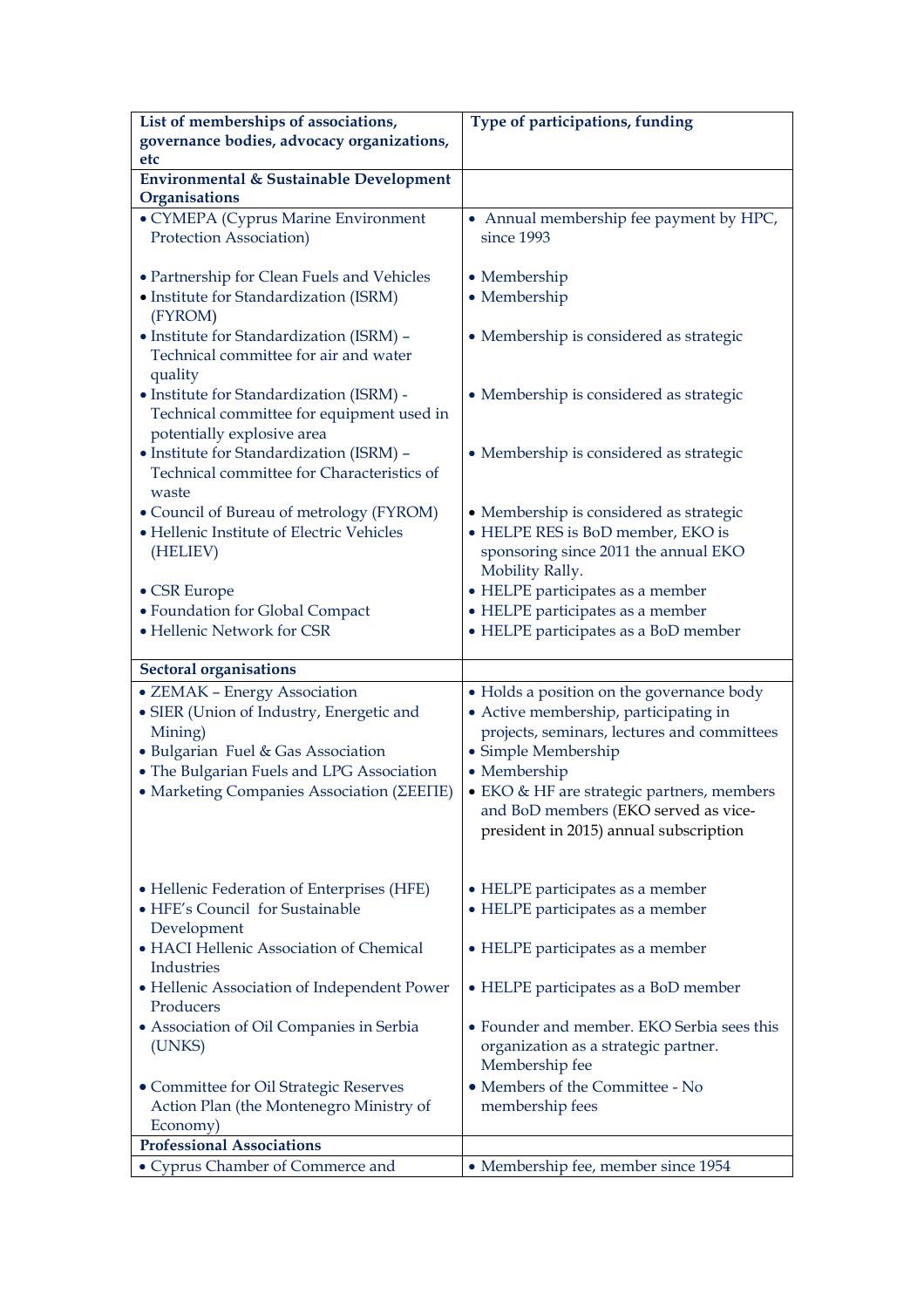| Industry                                                                       |                                                                                                                              |
|--------------------------------------------------------------------------------|------------------------------------------------------------------------------------------------------------------------------|
| · Cyprus Employers & Industrialists<br>Federation (OEB)                        | • Membership fee, member since 1954                                                                                          |
| • Council of the Institute for Accreditation<br>(FYROM)                        | • Membership is considered as strategic                                                                                      |
| • ACI FYROM - Financial Markets<br>Association                                 | • Participates in seminars and projects                                                                                      |
| • FYROM Economic Chamber                                                       | • Patron member, holds a position in the<br>governance body                                                                  |
| • Association of Chief Executive Officers                                      | · DIAXON serves as president                                                                                                 |
| • Greek People Management Association                                          | · Subscribers - Members from HELPE, EKO<br>$&$ HF                                                                            |
| • Hellenic Institute of Internal Auditors                                      | • HELPE's staff participate as members                                                                                       |
| · Hellenic Management Association                                              | • HELPE participates as company member<br>Συμμετοχή ΕΛΠΕ με εταιρική συνδρομή -<br>HELPE's staff participate as members - HF |
|                                                                                | participates as company member                                                                                               |
| • Energy European Forum                                                        | • HELPE participates as a member                                                                                             |
| • Institute of Environmental Management &                                      | • HELPE participates as a member                                                                                             |
| • Assessment (IEMA)                                                            |                                                                                                                              |
| • European Association of Communication<br><b>Directors</b>                    | • HELPE participates as a member                                                                                             |
| • Hellenic Institute for Entrepreneurship and<br>Sustainable Development (IEA) | • HELPE participates as a member                                                                                             |
| • Institute of Energy for SE Europe                                            | • HELPE participates as a member                                                                                             |
| • Conference Board                                                             | • HELPE participates as a member                                                                                             |
| · Bulgarian Business Leaders Forum                                             | · Simple membership                                                                                                          |
| • Montenegrin Foreign Investors Council                                        | · Simple membership                                                                                                          |
| · Montenegrin Employers' Federation                                            | · Full membership                                                                                                            |
| • Montenegro Business Alliance                                                 | · Simple membership                                                                                                          |
| · Worldscale Association                                                       | • HELPE participates as a member                                                                                             |
| • fYROM Lawyers Association                                                    | • Membership                                                                                                                 |
| · Hellenic Association of Liquid Fuel<br>Retailers ( <b>NOTIEK</b> )           | • Strategic partner for EKO & HF                                                                                             |
| • Industries Association of Rodopi prefecture                                  | • DIAXON is a member                                                                                                         |
| • Federation of Industries of Northern Greece                                  | • DIAXON is a member                                                                                                         |
|                                                                                |                                                                                                                              |
| <b>Regional / Local Organisations</b>                                          |                                                                                                                              |
| • KODAP (Cyprus strategic stocks)                                              | • Professional relationship since 2006.<br>Financed through a fee imposed by                                                 |
| • AmCham - American Chamber of                                                 | Government on fuel sales.<br>• Patron membership, participating in                                                           |
| Commerce (FYROM)                                                               | projects, seminars, lectures and committees                                                                                  |
| • Thessaloniki Technology Park                                                 | • The Group participates with a share of<br>6.67%                                                                            |
| • Hellenic Business Council, in Bulgaria                                       | · Simple membership                                                                                                          |
| • American - Hellenic Chamber of                                               | • HELPE participates as a member                                                                                             |
| Commerce                                                                       |                                                                                                                              |
| · British - Hellenic Chamber of Commerce                                       | • HELPE participates as a member                                                                                             |
| • Arab - Hellenic Chamber of Commerce &<br>Development                         | • HELPE participates as a member                                                                                             |
| • France - Hellenic Chamber of Commerce &                                      | • HELPE participates as a member                                                                                             |
| Industry                                                                       |                                                                                                                              |